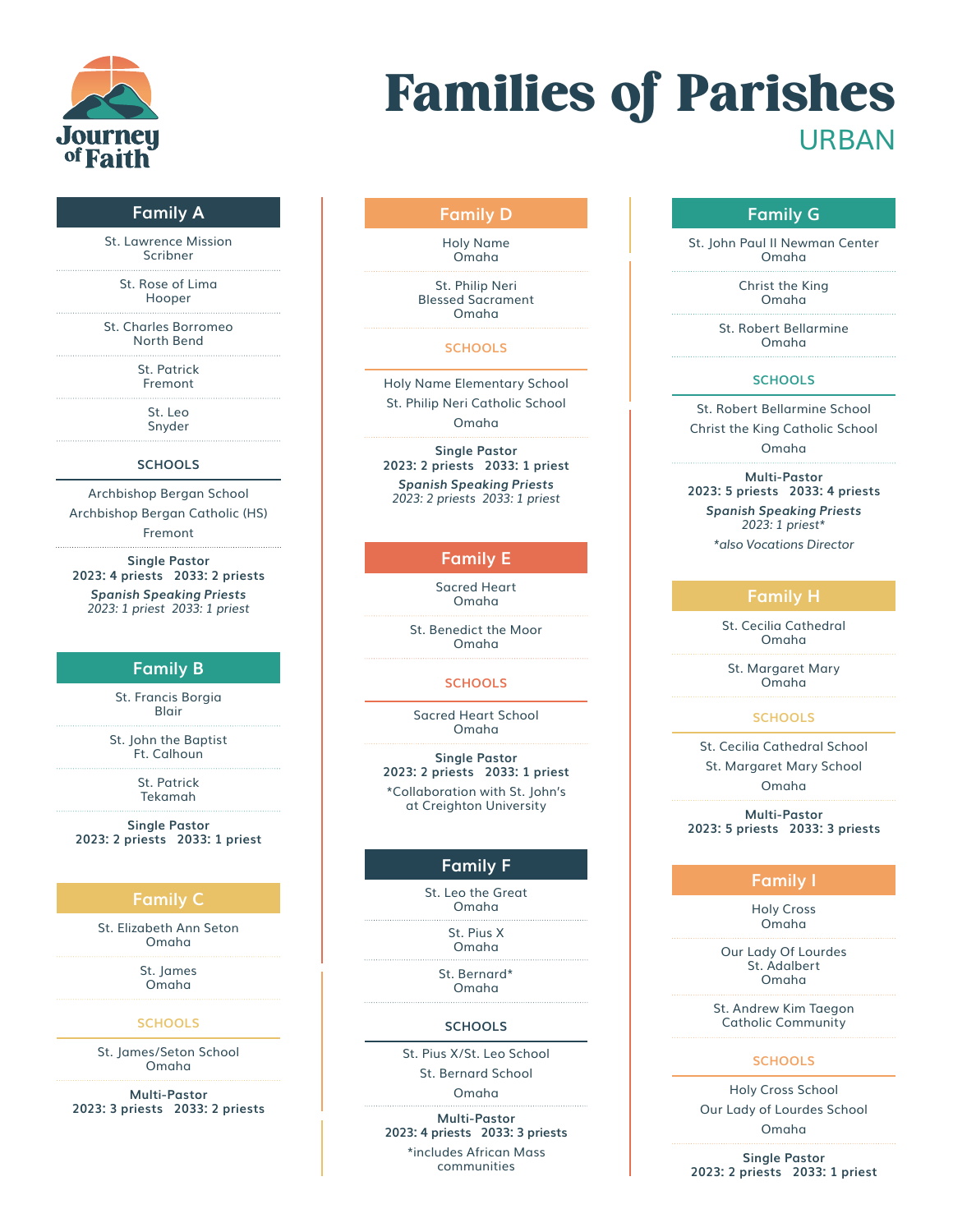

# Families of Parishes URBAN

## **Family J**

St. Peter Omaha

St. Joseph Omaha

**Multi-Pastor 2023: 2 priests 2033: 3 priests** *Spanish Speaking Priests 2023: 2 priests 2033: 3 priests*

## **Family K**

St. Frances Cabrini Omaha

St. Mary Magdalene Omaha

## **SCHOOLS**

All Saints Catholic School Omaha

**Multi-Pastor 2023: 3 priests 2033: 2 priests** *Spanish Speaking Priests*

*2023: 1 priest*

## **Family L**

St. Joan of Arc Omaha

St. Thomas More Omaha

### **SCHOOLS**

St. Thomas More School St. Joan of Arc School

Omaha

**Single Pastor 2023: 2 priests 2033: 1 priest**

## **Family M**

St. Bridget – St. Rose Omaha

> St. Stanislaus\* Omaha

St. Francis of Assisi Omaha

Our Lady of Fatima Omaha

**Single Pastor 2023: 2 priests 2033: 2 priests** *Spanish & Vietnamese*

*Speaking Priests 2023: 2 priests 2033: 2 priests \*includes Vietnamese community*

## **Family N**

Assumption Our Lady of Guadalupe Omaha

Ss. Peter and Paul Omaha

> St. Mary Omaha

#### **SCHOOLS**

Sts. Peter & Paul School Omaha

**Single Pastor 2023: 3 priests 2033: 3 priests**

*Spanish Speaking Priests 2023: 3 priests 2033: 3 priests*

## **Family O**

Holy Ghost Omaha

St. Bernadette Bellevue

## **SCHOOLS**

St. Bernadette School Bellevue

**Single Pastor 2023: 1 priest 2033: 1 priest**

## **Family P**

St. Matthew the Evangelist Bellevue

> St. Mary Bellevue

#### **SCHOOLS**

St. Matthew the Evangelist School

St. Mary School

Bellevue

**Multi-Pastor 2023: 3 priests 2033: 3 priests** *Spanish Speaking Priests*

*2023: 1 priest 2033: 1 priest*

## **Family Q**

St. Columbkille Papillion

> St. Gerald Ralston

#### **SCHOOLS**

St. Gerald Catholic School Ralston

> St. Columbkille School Papillion

**Multi-Pastor 2023: 4 priests 2033: 5 priests**

## **Family R**

St. Charles Borromeo Gretna

> St. Patrick Gretna

St. Joseph Springfield

**Multi-Pastor 2023: 3 priests 2033: 4 priests**

*Spanish Speaking Priests 2023: 1 priest\* \*also Vicar for Clergy*